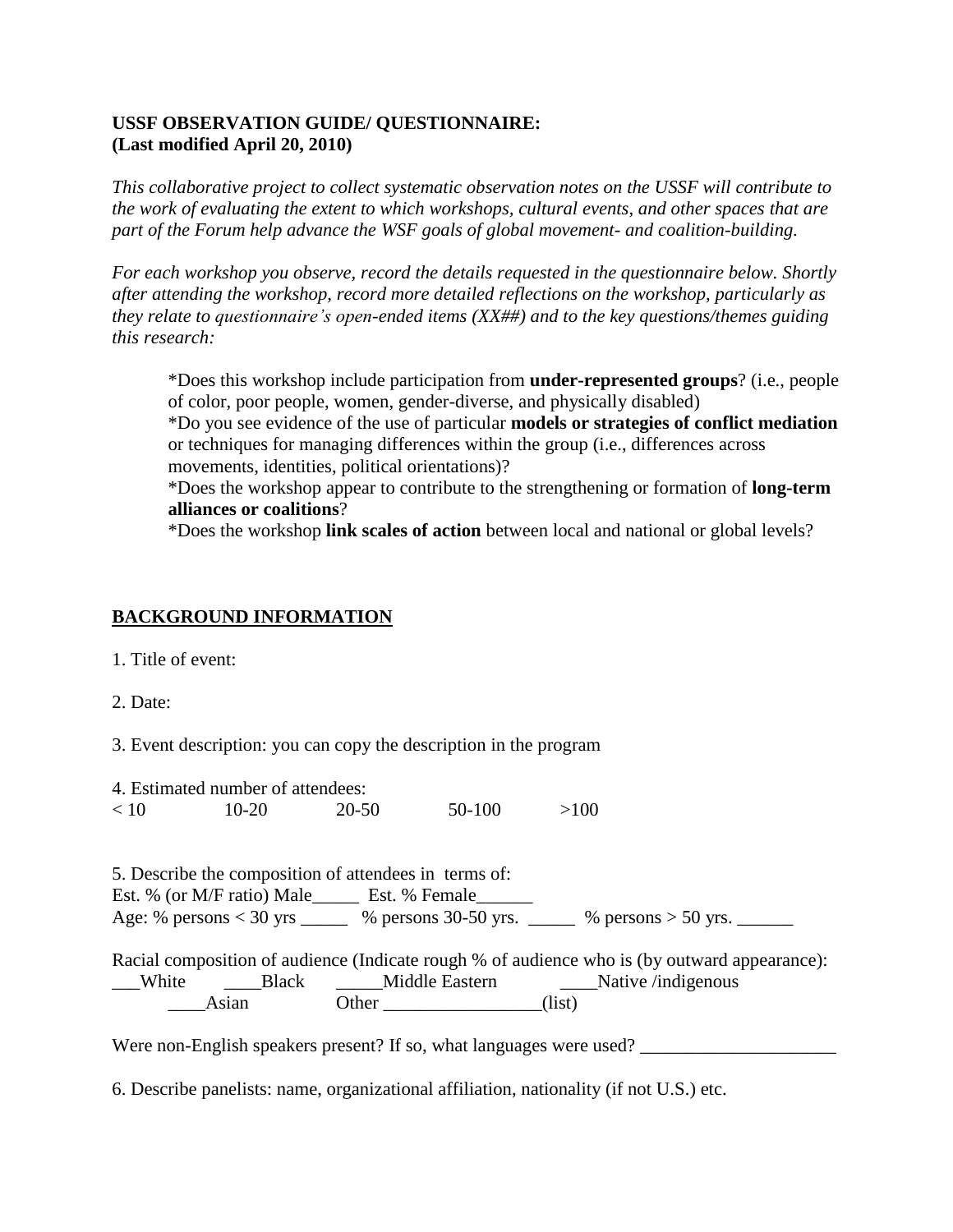7. Identify the principal format of the event – i.e. was the workshop designed primarily to:

- \_\_\_\_ provide information and analyses
- \_\_\_\_ share organizing ideas and skills
- \_\_\_\_ develop collaborative networks or alliances
- \_\_\_\_ other

7a: To what extent did the event emphasize the following USSF goals? (rank from 0-5 with 0 indicating 'not addressed';  $3 =$  'about half of program emphasized this goal' and 5 meaning 'extensive emphasis').

### USSF Goals:

1) Contribute to movement-building in the United States by:

- \_\_\_\_ Strengthening local movement capacity
- \_\_\_\_ Building stronger relationships and collaboration between movements
- \_\_\_\_ Advancing a common agenda for action and transformation

2) Support organizing and movement building in Detroit \_\_\_\_

3) Create a space for social movement convergence and strategic discussion \_\_\_\_

4) Deepen our commitment to international solidarity and common struggle

8. Summarize the speakers' main points, audience responses and any debates that arose during the event.

9. Were plans for specific actions or future campaigns discussed? If yes, please describe them.

10. Were any coalitions discussed? If yes, please describe them—i.e., what sort of groups were coming together? Is it a transnational alliance? Were these formed as part of the US Social Forum process (i.e., in Atlanta in 2007)?

11. Describe any evidence of networking you see among attendees, such as exchanges of cards or emails, providing of information about other organizers or groups working on related area, etc. [before/during/after sessions].

12. Describe any conversations with attendees in terms of their impressions of the forum, its usefulness to their work, its impacts on their thinking about future activities, etc.

#### **13. EVENT TYPE: Check the items that most closely describe the format of this workshop** Workshops to promote specific campaigns

\_\_\_\_ Single-issue workshops

- \_\_\_\_ Linking Workshops
- \_\_\_\_ Workshops about the forums/ WSF process

\_\_\_\_ Political/Ideological workshops- socialism, workers, alternative economic paradigms, anarchism, autonomy, etc.